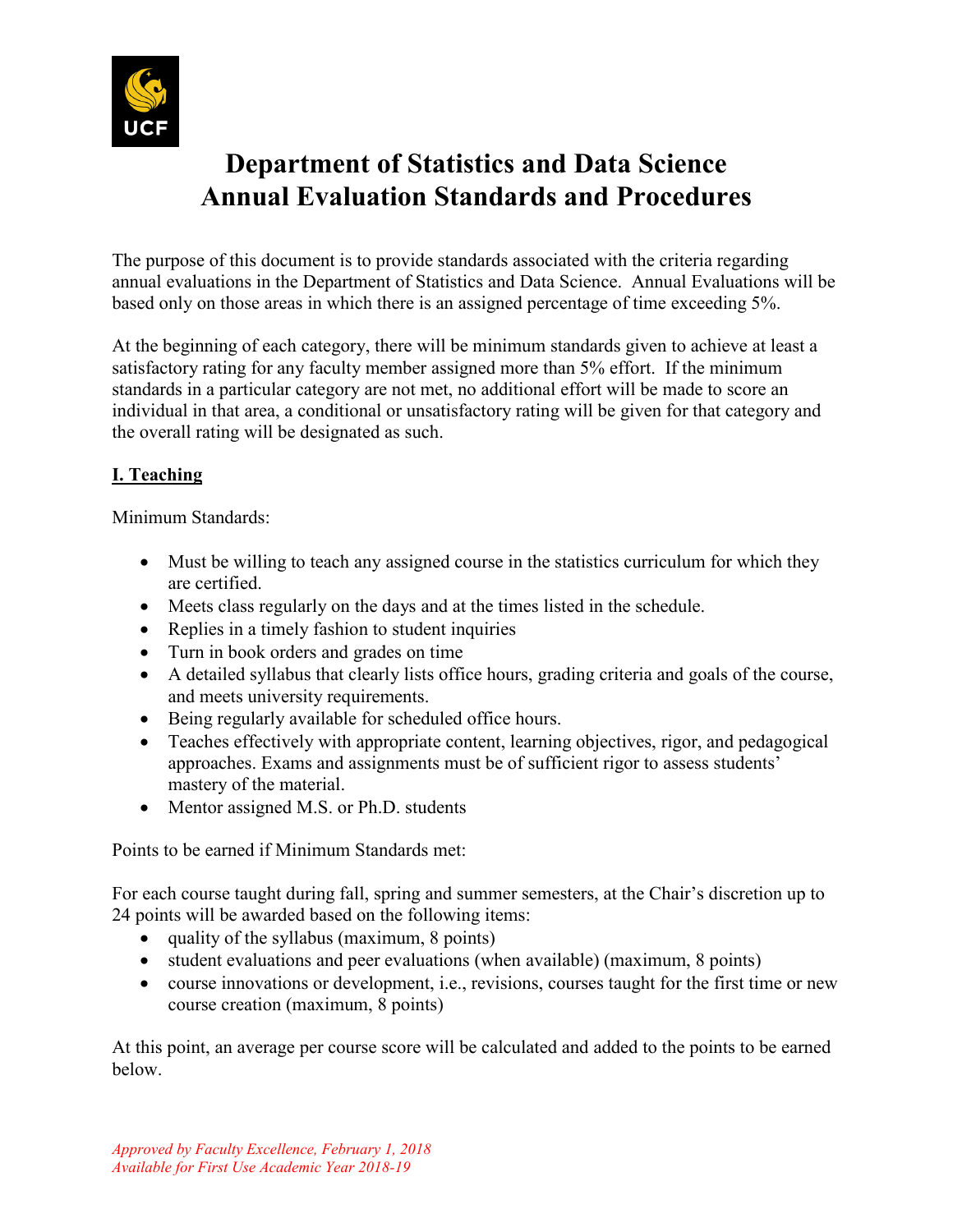Additionally, for each thesis or dissertation supervised up to 4 points will be awarded based on level of effort.

Additionally, up to 2 points will be given for each supervisory committee of which you are a member with a maximum 6 points allowed for this category.

Additionally, up to 4 points will be given for each GTA mentored where the GTA is assigned as the teacher of record and the mentorship is assigned by the chair with a maximum of 8 points allowed for this category.

Additionally, up to 2 points will be given for each teaching lab GTA directed with a maximum of 4 points allowed for this category.

Additionally, up to 2 points will be given for each independent study approved by the chair with a maximum of 4 points allowed for this category.

Additionally, up to 10 points will be awarded for undergraduate and graduate student advisement.

For Instructors/Lecturers, if the minimum standards were met, a rating will be assigned according to the following ranges based on the score for this area,  $X_i$ :

| Rating             | Range             |
|--------------------|-------------------|
| Outstanding        | $X_i \geq 21$     |
| Above Satisfactory | $12 \le X_I < 21$ |
| Satisfactory       |                   |

For Tenured/Tenure Track faculty, if the minimum standards were met, a rating will be assigned according to the following ranges based on the score for this area,  $X_i$ :

| Rating                    | Range              |
|---------------------------|--------------------|
| Outstanding               | $X_I \geq 16$      |
| <b>Above Satisfactory</b> | $8 \le X_{I} < 16$ |
| Satisfactory              | $X_i < 8$          |

#### **II. Research**

Minimum Standards:

- Progress on at least one original paper to be submitted to, under review or accepted by a refereed journal or conference.
- Deliver one presentation at the departmental colloquium.

Points to be earned if Minimum Standards met: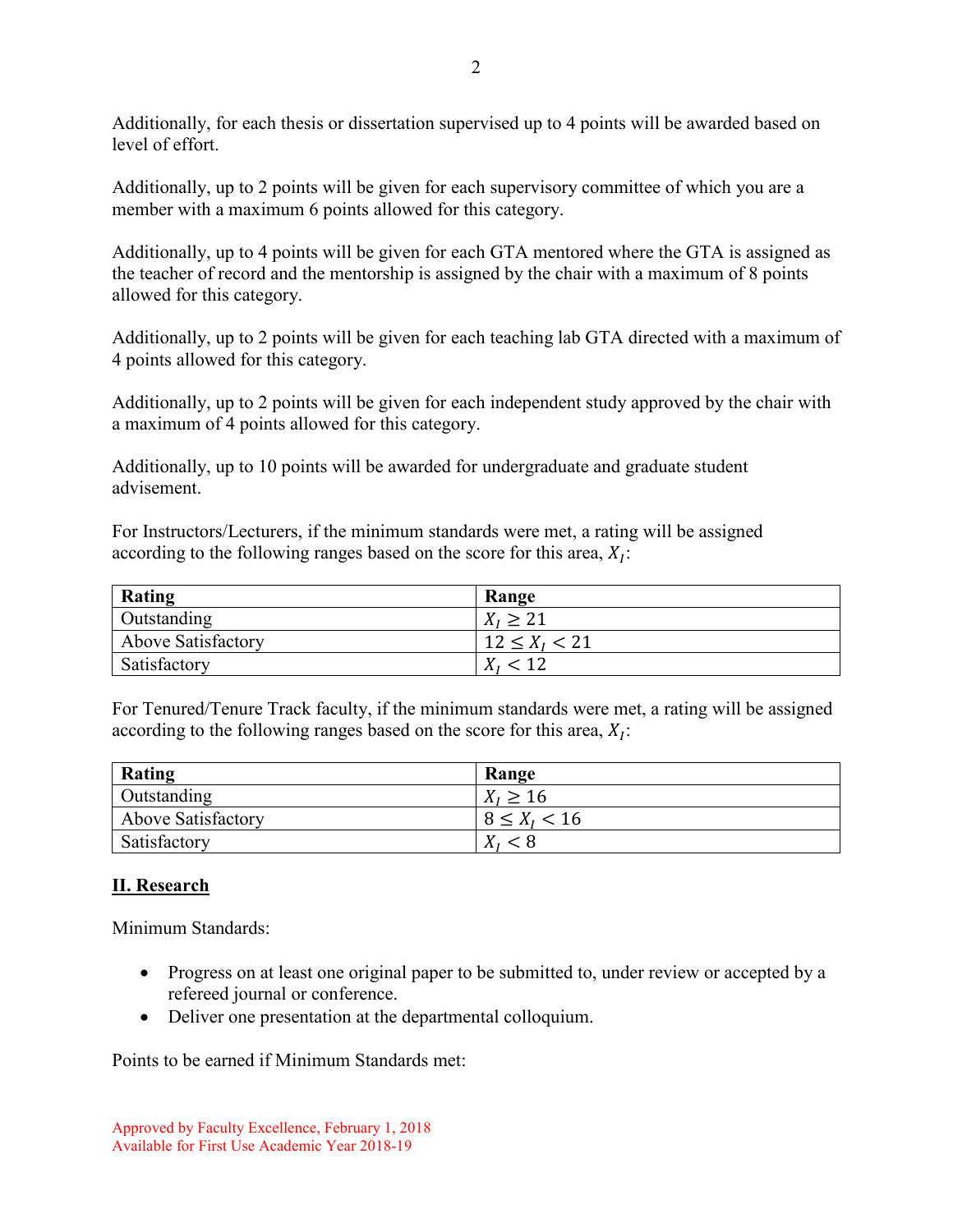For each paper presented at a state, regional or national conference, points will be awarded based on the following with a maximum of 6 points total allowed for this category:

- stature of conference (national or international-3 points, regional-2 points or state-1 point)
- nature of participation (contributed-1 point versus invited-2 points)

Additionally, for each paper submitted to a refereed journal or refereed conference proceeding points will be awarded based on the following with a maximum of 4 points total allowed for this category:

- quality of journal (see Appendix) (top-tier-3 points, middle-tier-2 points, lower-tier-1 point)stature of conference (national-3 points, regional-2 points, state-1 point)
- number of coauthors (1 author-3 points, 2 authors-2 points, 3 or more authors-1 point)

Additionally, for each article accepted by a refereed journal or refereed conference proceeding points will be awarded based on the following with a maximum of 8 points per article:

- quality of journal (see Appendix) (top-tier-3 points, middle-tier-2 points, lower-tier-1 point)
- stature of conference (national-3 points, regional-2 points, state-1 point)
- number of coauthors (1 author-3 points, 2 authors-2 points, 3 or more authors-1 point)

Additionally, for the production or revision of graduate level textbooks or influential upper division textbooks points will be awarded based on the following with a maximum of 6 points per textbook (information provided by the author):

- their adoption at other universities
- their influence as measured by citation indexes
- their recommendation as a reference textbook by professional societies

Additionally, for each external grant proposal submitted points will be awarded based on the following with a maximum of 6 points total allowed for this category:

- the stature of the funding agency (federal-3 points, state -2 points, industry-1 point)
- the level of participation (PI-3 points, co-PI-2 point, biostatistician-1 point)

Additionally, for each newly funded grant proposal or contract points will awarded based on the following with a maximum of 8 points per grant:

- the stature of the funding agency (federal-3 points, state -2 points, industry-1 point)the amount of funding (over \$50K-3 points, \$10K to \$50K-2 points, strictly less than \$10K-1 points)
- the level of participation (PI-3 points, co-PI-2 point, biostatistician-1 point)

Additionally, for participation on a previously funded grant points will be awarded based on the following for the evaluation year with a maximum of 4 points per grant:

- the amount of expenditure (over \$50K-3 points, \$10K to \$50K-2 points, strictly less than \$10K-1 points)
- the level of participation (PI-3 points, co-PI-2 point, biostatistician-1 point)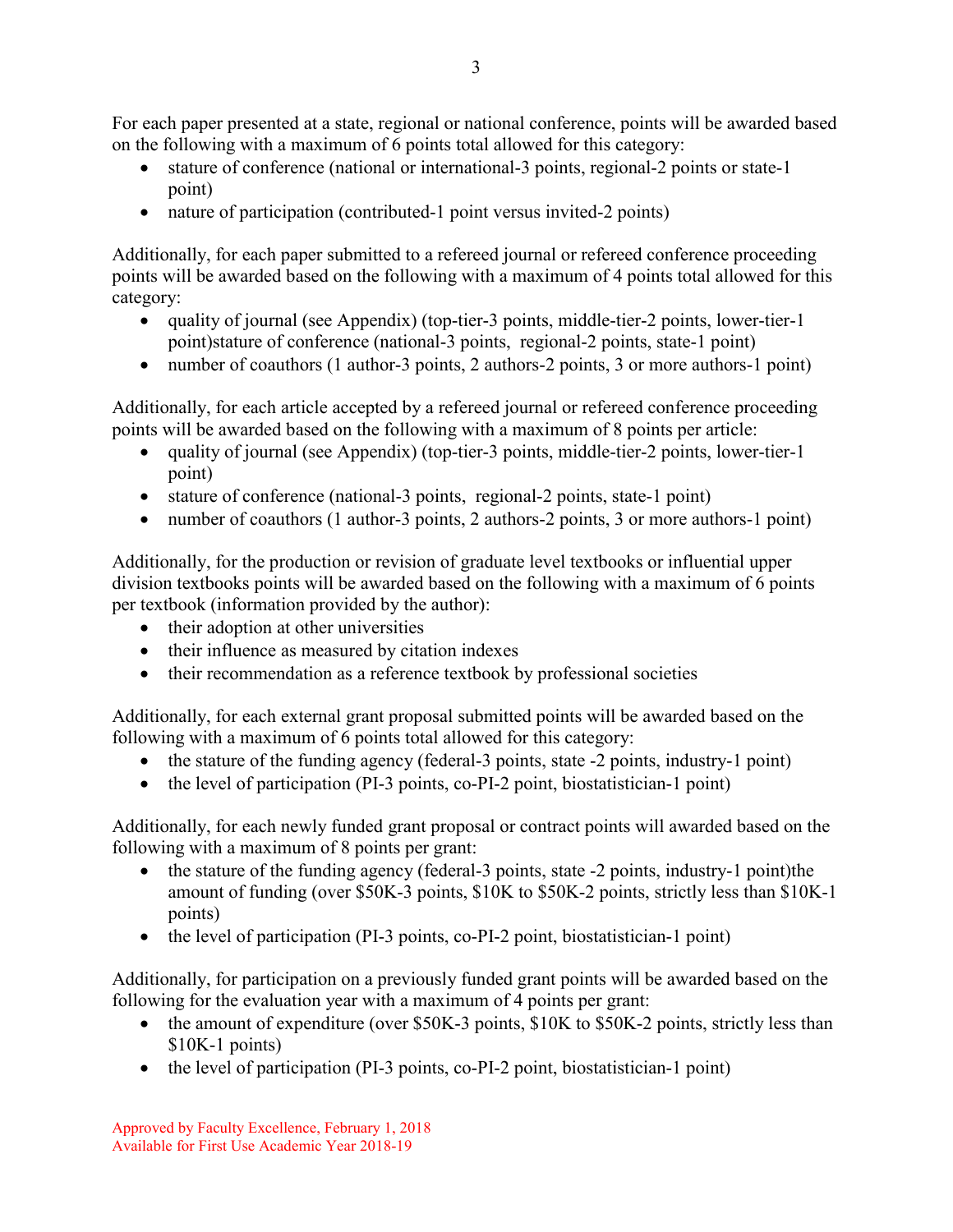If the minimum standards were met and the average research FTE is above 0.30, a rating will be assigned according to the following ranges based on the score for this area,  $X_{II}$ :

| Rating                    | Range               |
|---------------------------|---------------------|
| Outstanding               | $X_{II} \ge 16$     |
| <b>Above Satisfactory</b> | $8 \le X_{II} < 16$ |
| Satisfactory              | $X_{II}$ < 8        |

If the minimum standards were met and the average research FTE is at or below 0.30, a rating will be assigned according to the following ranges based on the score for this area,  $X_{II}$ :

| Rating                    | Range               |
|---------------------------|---------------------|
| Outstanding               | $X_{II} \ge 12$     |
| <b>Above Satisfactory</b> | $6 \le X_{II} < 12$ |
| Satisfactory              | $X_{II}$ < 6        |

#### **III. Service**

Minimum Standards:

- Attendance at a majority of all departmental events.
- Active member of at least one departmental, college or university committee.
- Timely submission of all assigned committee work.

Points to be earned if Minimum Standards met:

For each committee on which there is active membership points will be awarded based on the following with a maximum of 6 points per committee:

- level of committee (departmental-1 point, college-2 points or university-3 points)
- level of participation (chair-2 points, member-1 point)

Additionally, up to 2 points will be given for each paper refereed based on the stature of the journal.

Additionally, for each editorial board of a refereed journal on which there is active membership points will be awarded as follows with a maximum of 6 points per board:

- level of journal (see Appendix) (top-tier-3 points, middle-tier-2 points, lower-tier-1 point)
- level of participation (associate editor-2 points or editor-3 points)

Additionally, for each external committee or board on which there is active membership and that requires professional training points will be awarded as follows with a maximum of 6 points per committee of board:

- level of committee (national-3 points, regional-2 points or state-1 point)
- level of participation (regular member -2 points or chair-3 points)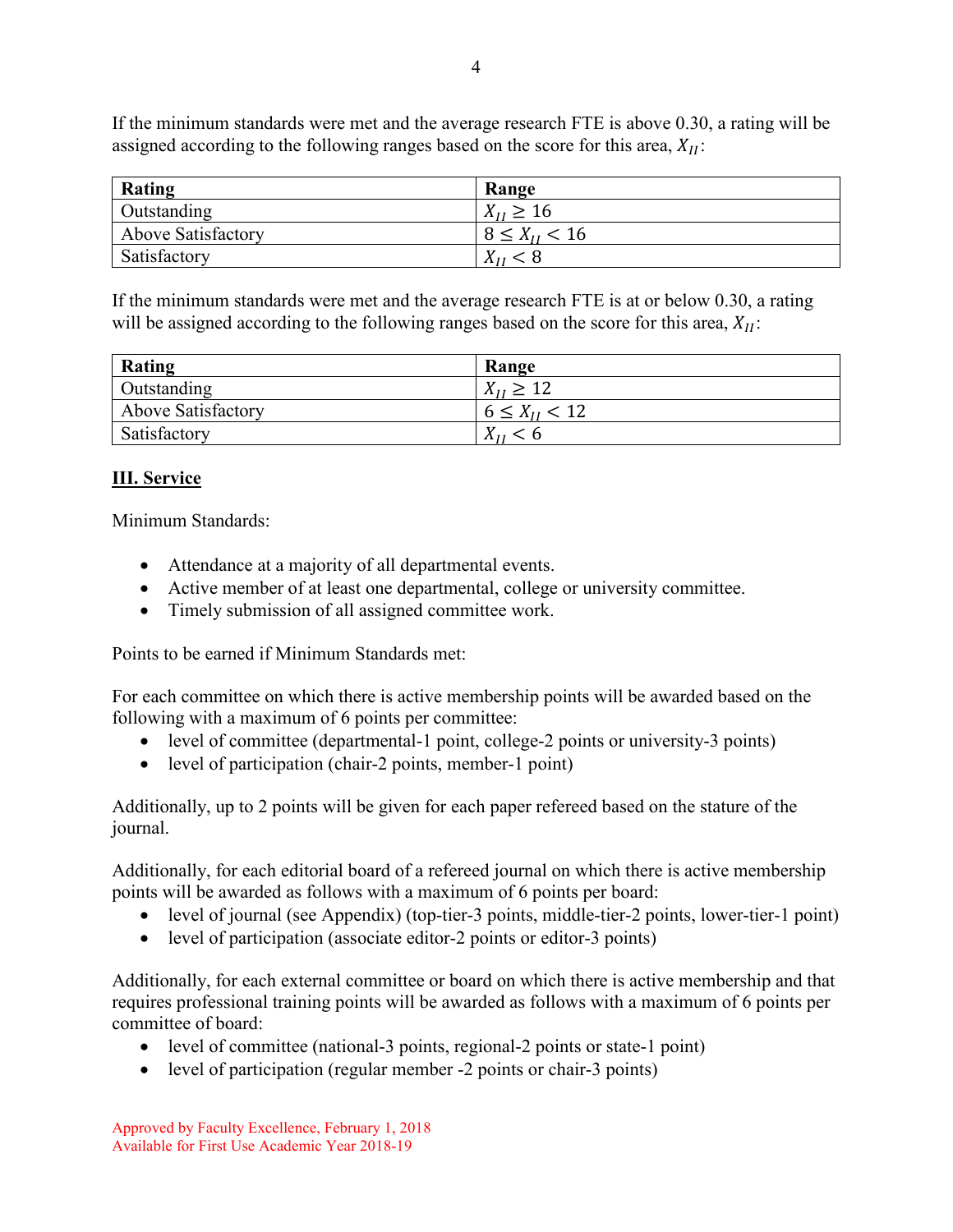Additionally, up to 4 points will be given for public relation activities related to the mission of UCF.

Additionally, for each workshop or conference organized points will be awarded based on the following with a maximum of 6 points per workshop or conference:

- level of workshop or conference (national-3 points, regional-2 points or state-1 point)
- number of participants (over 200-3 points, over 100-2 points, less than 100-1 point)

Additionally, up to 10 points will be awarded for service as undergraduate coordinator for the statistics or actuarial science programs.

Additionally, up to 2 points will be awarded for service as a member of the undergraduate and graduate assessment committees and up to 5 points for service as the coordinator of the undergraduate and graduate assessment committees for the statistics or actuarial science program.

Additionally, 2 points will be awarded for attending one university commencement ceremony.

Additionally, up to 10 points will be awarded for service as graduate coordinator.

If the minimum standards were met, a rating will be assigned according to the following ranges based on the score for this area,  $X_{III}$ :

| Rating                    | Range                |
|---------------------------|----------------------|
| Outstanding               | $X_{III} \ge 14$     |
| <b>Above Satisfactory</b> | $8 \le X_{III} < 14$ |
| Satisfactory              | $X_{III}$            |

### **IV. Other University Duties**

Other university duties are occasionally assigned for activities such as administration, sabbatical leave or other special projects. The nature of these assignments is variable and these assignments occur infrequently. Nevertheless, these activities will be evaluated as to their quality and in proportion to the total amount of time specified on the annual assignment form.

### **Overall**

An overall rating of Outstanding or Above Satisfactory can only be assigned if the evaluation in each category is Satisfactory or higher. Moreover, if any category rating is Unsatisfactory, the overall evaluation will be Conditional or Unsatisfactory.

For those who achieved Satisfactory or better in all categories the overall score, *Y*, will be computed as follows. In each area, Outstanding will be given a score of 5, Above Satisfactory a 4 and Satisfactory a 3. The overall score will be a weighted average of the area scores, with weights equal to the assigned percentages.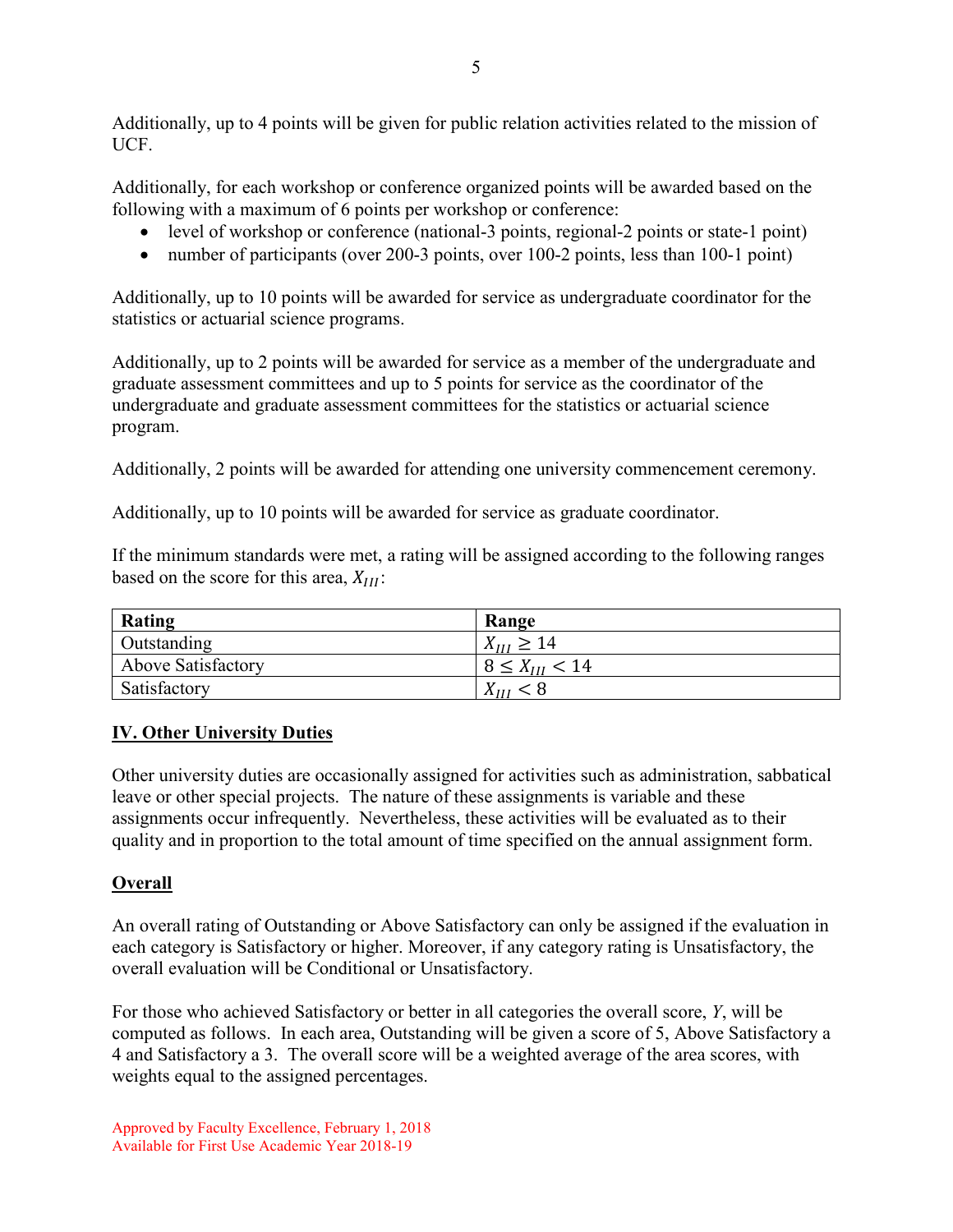A rating will be assigned according to the following ranges:

| Rating                    | Range             |
|---------------------------|-------------------|
| Outstanding               | Y > 4.5           |
| <b>Above Satisfactory</b> | $3.5 \le Y < 4.5$ |
| Satisfactory              | Y < 3.5           |